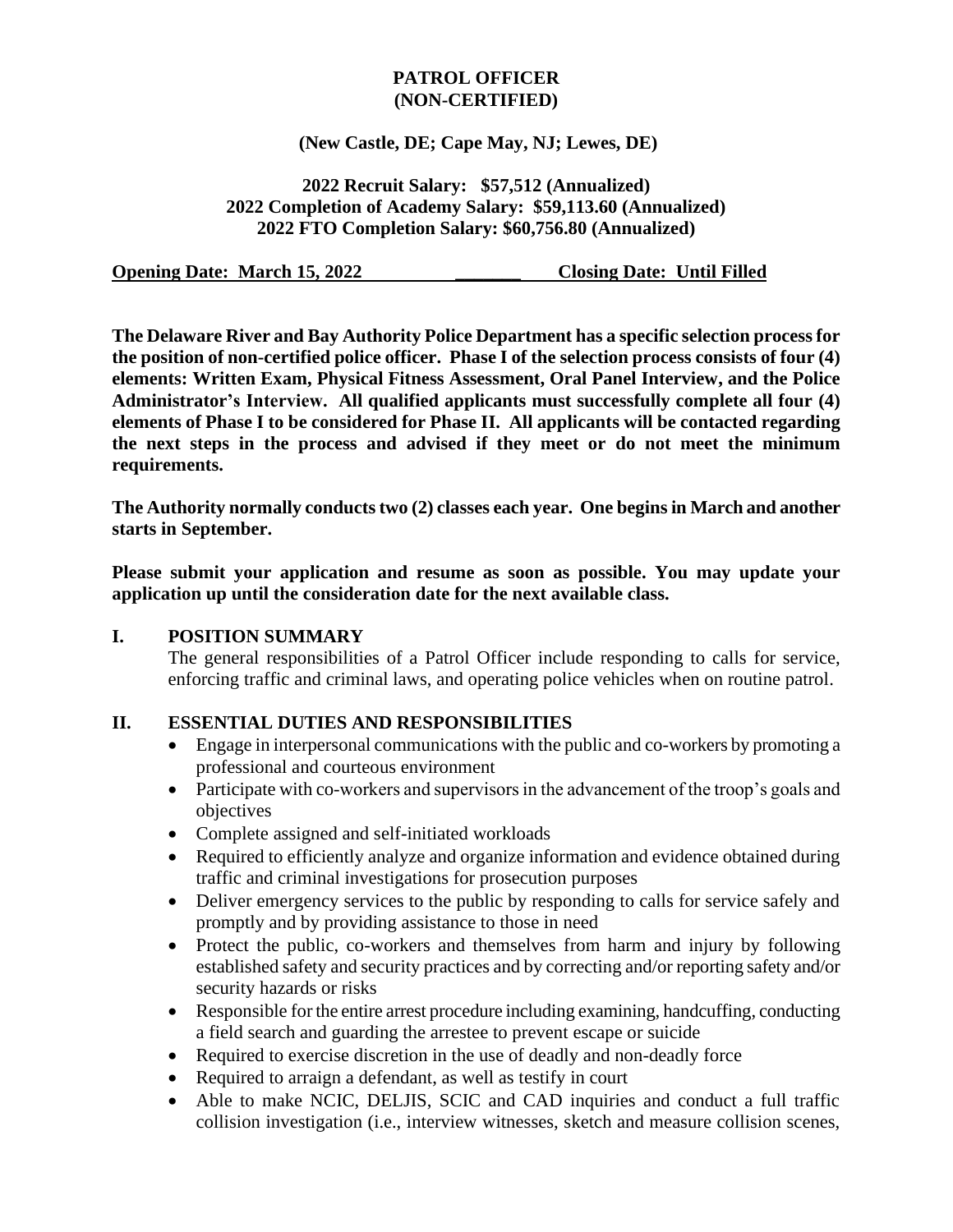determine contributing factors and identify violations, etc.)

- Enforce motor vehicle laws
- Must possess the physical ability necessary to engage in physical confrontations using offensive and defensive tactics to subdue combative subjects
- Normally required to work a 12-hour rotating shift and adapt to irregular working conditions
- Required to write different types of reports, including traffic reports, summonses and arrest reports
- Able to identify public utility problems and report other road hazards
- Assist motorists in need of assistance or to perform traffic direction and control
- Utilize a variety of equipment in the performance of their job duties, including an automobile, communications center equipment, baton, breath testing instrument, computer terminal, fire extinguisher, flashlight, handcuffs, portable radio, police car radio, radar/laser unit, semi-automatic pistol, shotgun, body armor and photographic equipment
- May instruct suspects on the process to obtain an attorney, enforce court orders, respond to civil disputes, and testify in Family Court
- Prepare search warrants, collect evidence, and inventory stolen property
- May have to stand/walk continuously for more than one-half the work shift and walk on narrow, elevated surfaces
- Prepare interdepartmental memorandums and daily operational reports, as well as maintain daily logs
- Clean and inspect firearms and perform random equipment inspections
- Provide superior customer service to everyone by responding in a courteous and efficient manner

# **III. REQUIRED KNOWLEDGE, SKILLS, AND ABILITIES**

- Ability to acquire knowledge of laws and departmental rules/regulations/procedures, as well as other resource materials
- Ability to acquire knowledge of weapon craft and ability to demonstrate usable knowledge of court decisions
- Ability to acquire skill in the use of firearms, as well as non-lethal weapons
- Ability to acquire driving skill in both emergency and non-emergency conditions
- Ability to communicate both orally and in writing, cope with stressful situations and evaluate a situation, respond correctly and apply appropriate discretion and common sense
- Ability to provide excellent customer service

# **IV. MINIMUM QUALIFICATIONS**

- Must be a United States citizen
- Must be at least twenty-one (21) years of age
- Bachelor's degree from an accredited college or university;

# **OR**

An Associate's degree, or at least sixty (60) college credit hours, and at least two (2) years of satisfactory employment indicating the maturity of the applicant;

# **OR**

• Thirty (30) college credits, from an accredited college or university with two (2)